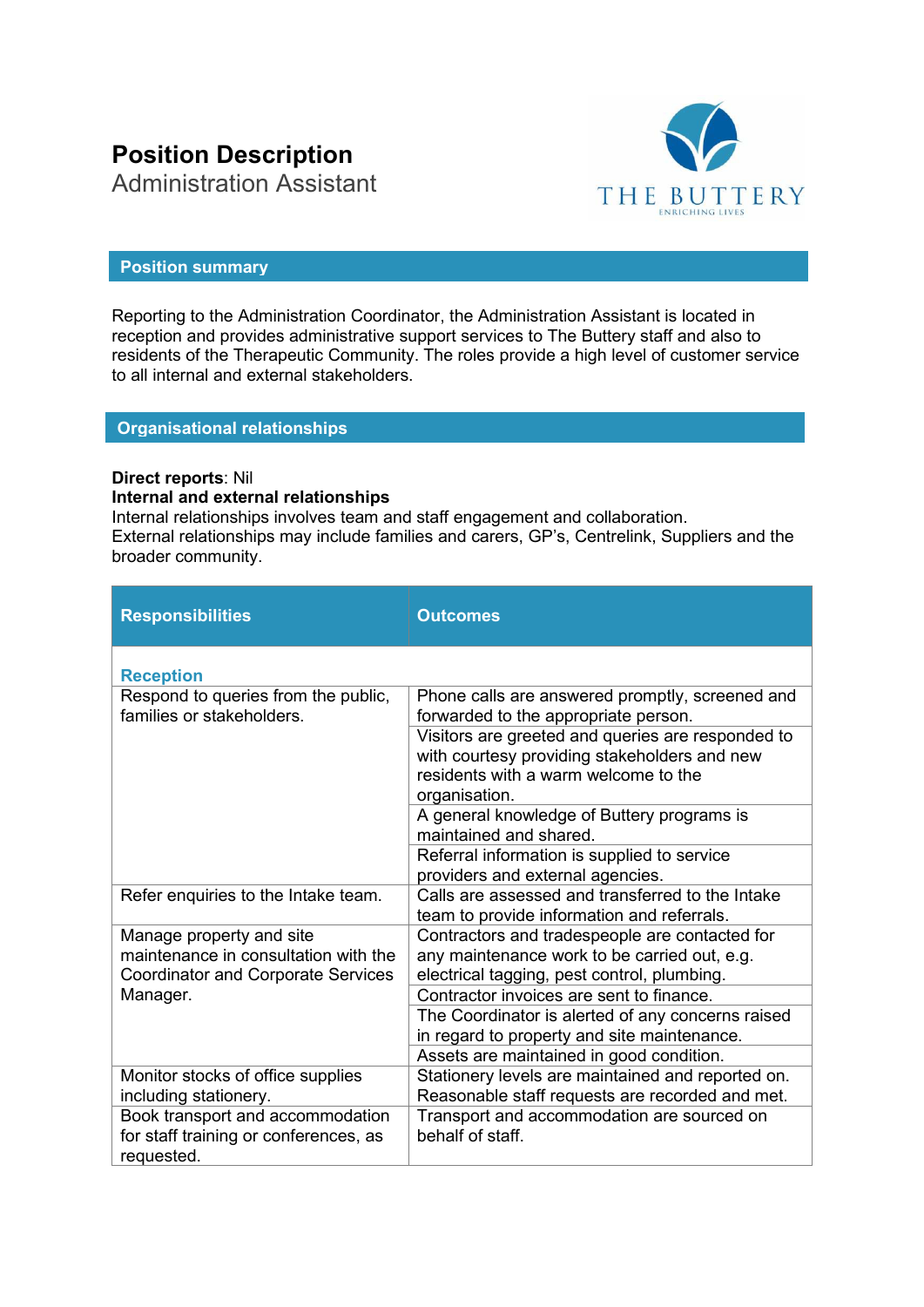| Sort and distribute mail.                                              | Mail is posted and collected on a daily basis and<br>then sorted.                                                                                                                   |
|------------------------------------------------------------------------|-------------------------------------------------------------------------------------------------------------------------------------------------------------------------------------|
| Complete general administrative<br>tasks such as filing, photocopying, | The phone list and databases are maintained and<br>up to date.                                                                                                                      |
| binding, archiving and<br>correspondence management.                   | Filing and archiving is up to date and any records<br>of correspondence required for compliance or<br>invoicing is maintained.                                                      |
|                                                                        | Meeting minutes, agendas, meeting notifications<br>and appointment schedules are provided on<br>request.                                                                            |
|                                                                        | Books and information packs for residents are<br>printed and bound so they are readily available for<br>intake.                                                                     |
| Provide administrative support to the<br>Board as required.            | The Board receives basic administrative support<br>such as filing, photocopying and report collation.                                                                               |
|                                                                        | The meeting room is set up for the board.                                                                                                                                           |
| Ensure reception is welcoming and<br>safe for staff and residents.     | The reception area is tidy and presentable with<br>any deliveries moved so they are not a hazard.                                                                                   |
| Maintain office security.                                              | Office security is maintained by following protocols<br>such as visitor sign in.                                                                                                    |
| Maintain confidentiality and security<br>of data.                      | Data is kept securely by locking filing cabinets and<br>ensuring computers are locked when staff are<br>called away.                                                                |
| Manage the key register.                                               | The key register is maintained and accurate. New<br>keys are cut as required.                                                                                                       |
| Manage petty cash.                                                     | Petty cash is maintained and receipts are up to<br>date.                                                                                                                            |
| Support fleet management<br>processes                                  | Assistance is provided to collate odometer<br>readings and ensure vehicle services are booked<br>in a timely manner.                                                                |
| <b>Resident support</b>                                                |                                                                                                                                                                                     |
| Liaise with Centrelink to support                                      | Monitor resident debt management.                                                                                                                                                   |
| residents.                                                             | Residents' Centrelink payments, reporting and<br>interviews are effectively managed.                                                                                                |
| Open the 'shop' for residents to buy<br>sundries three times a week.   | The shop is well stocked and an accurate record is<br>made of purchases made by residents.                                                                                          |
| Maintain an appointment diary for<br>residents and Buttery activities. | The appointment diary is kept up to date and<br>provides a clear record of what is happening on ad<br>day to day basis at the site.                                                 |
| Attend to residents requests for work<br>supplies.                     | Resident requirements for domestic supplies or<br>keys during the work period are met so they can<br>complete their 'responsos'.                                                    |
| Support residents with<br>appointments.                                | Residents are transported safely to appointments<br>or the pharmacy.                                                                                                                |
| Manage the residents' chit system.                                     | The chit system is well managed to organise<br>pharmacy visits or appointments in a timely<br>manner to ensure residents get access to the<br>medication or appointments they need. |
| Prepare residents certificates of<br>completion.                       | Certificates of completion are provided to residents<br>before they leave.                                                                                                          |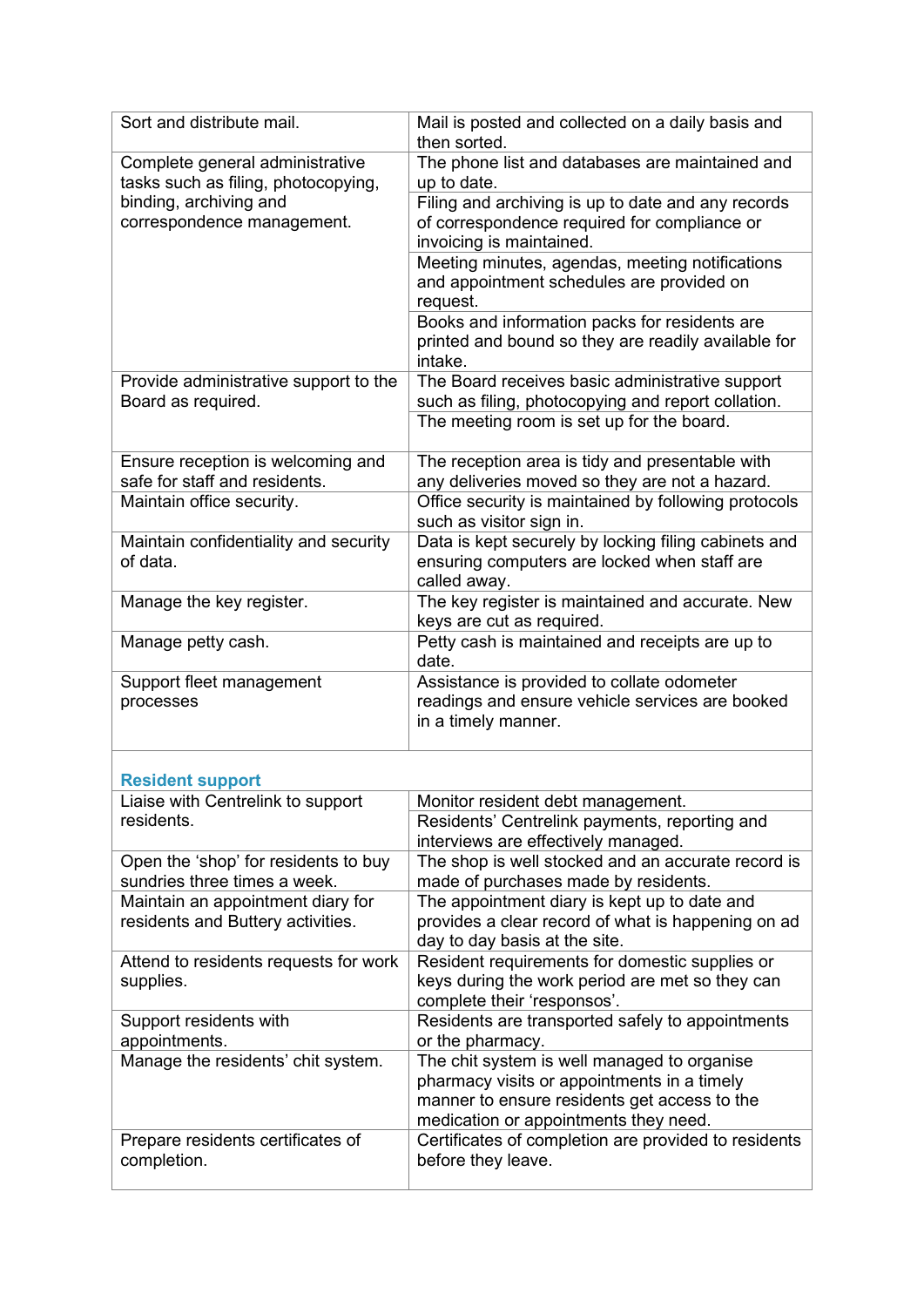| <b>Back up support</b>                                                                                                                                                                                                   |                                                                                                                                                                                                                                                  |
|--------------------------------------------------------------------------------------------------------------------------------------------------------------------------------------------------------------------------|--------------------------------------------------------------------------------------------------------------------------------------------------------------------------------------------------------------------------------------------------|
| Provide back up support to other                                                                                                                                                                                         | Other administrative staff are provided with support                                                                                                                                                                                             |
| administration roles                                                                                                                                                                                                     | to complete their roles or cover leave as required.                                                                                                                                                                                              |
|                                                                                                                                                                                                                          |                                                                                                                                                                                                                                                  |
| <b>General</b>                                                                                                                                                                                                           |                                                                                                                                                                                                                                                  |
| Be compliant with WHS<br>requirements and take reasonable<br>care to ensure your own safety and<br>health and that of others. Abide by<br>their duty of care provided for in the<br>legislation. Ensure you do not place | There is demonstrated compliance with WHS<br>requirements to ensure a safe and healthy<br>workplace. This includes abiding by the non-<br>smoking directive at the Binna Burra site<br>compliance with any pandemic directives and<br>protocols. |
| others at risk by any act or omission.<br>Ensure you do not interfere with<br>safety equipment.                                                                                                                          | Any injury, hazard or illness are reported<br>immediately, where practical, to your<br>manager/coordinator.                                                                                                                                      |
| Take an active role in building your<br>resilience and preventing<br>psychological injury. Take<br>reasonable care for your health and<br>safety and that of others who may<br>be affected by your conduct.              | The importance of wellbeing and self-care as a<br>part of resilience is acknowledged. Strategies are<br>implemented to maintain personal wellness and<br>resilience. Clinical supervision or other supports<br>are utilised, when needed.        |
| Be compliant with codes, guidelines,<br>policies, procedures, legislation and<br>Standards and proactively engage<br>with Buttery continuous quality<br>improvement.                                                     | Codes, guidelines, policies, procedures,<br>legislation, Standards and quality improvement<br>processes are adhered to at all times. Changes<br>and improvements are supported.                                                                  |
|                                                                                                                                                                                                                          | All mandatory training programs and team<br>meetings are attended.                                                                                                                                                                               |
|                                                                                                                                                                                                                          | There is mandatory reporting of any suspected<br>incidents of child abuse.                                                                                                                                                                       |
| Support an environment free from<br>discrimination, harassment, bullying<br>and model appropriate standards of<br>professional behaviour in the<br>workplace.                                                            | Interactions with colleagues, participants and<br>stakeholders are undertaken in a courteous<br>manner.                                                                                                                                          |
|                                                                                                                                                                                                                          | Cultural and linguistic diversity is taken into<br>consideration.                                                                                                                                                                                |
|                                                                                                                                                                                                                          | There is positive feedback from others regarding<br>your interactions.                                                                                                                                                                           |
|                                                                                                                                                                                                                          | Other duties relevant to the role as requested by the Administration Coordinator.                                                                                                                                                                |